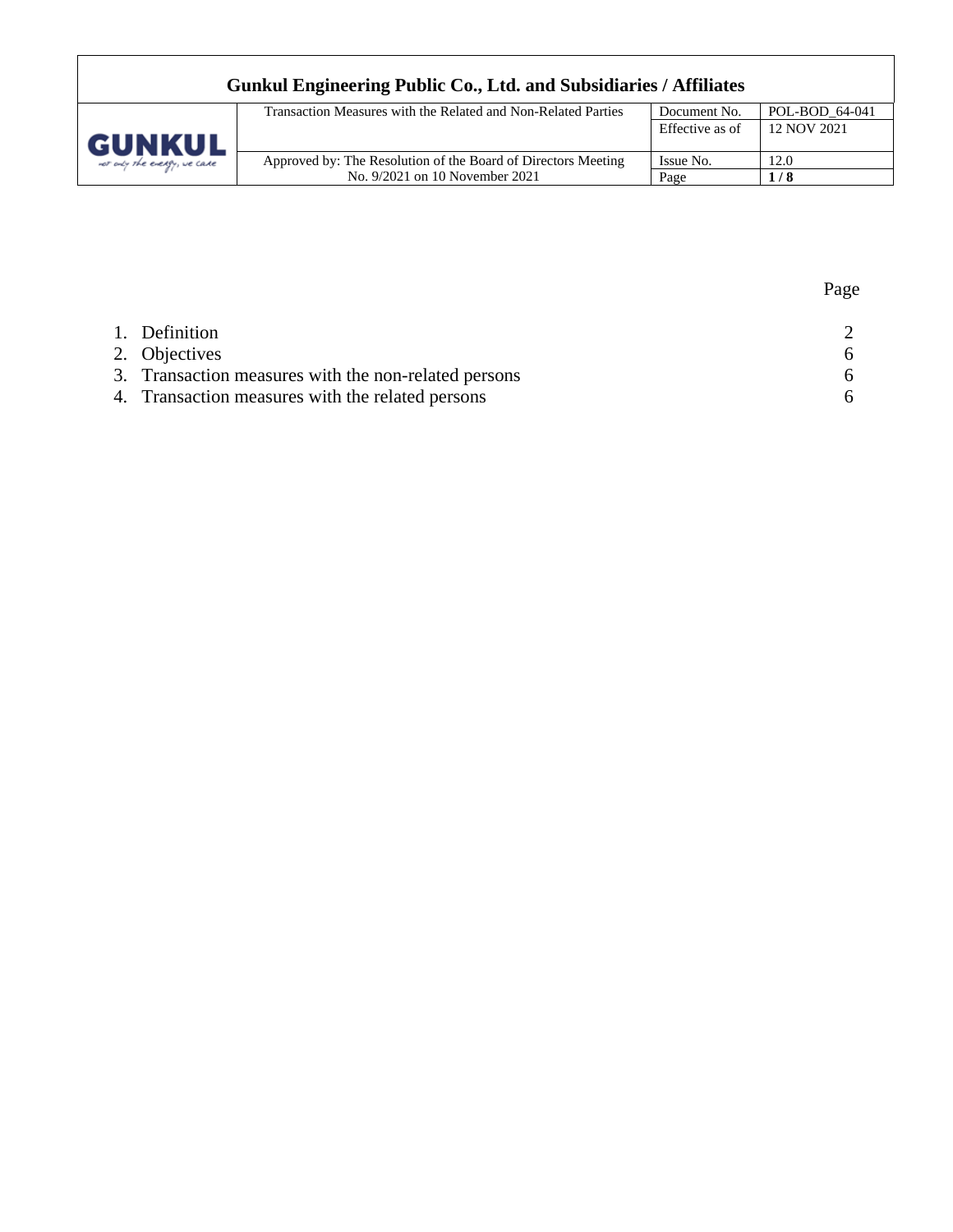

| Transaction Measures with the Related and Non-Related Parties | Document No.    | POL-BOD 64-041 |
|---------------------------------------------------------------|-----------------|----------------|
|                                                               | Effective as of | 12 NOV 2021    |
|                                                               |                 |                |
| Approved by: The Resolution of the Board of Directors Meeting | Issue No.       | 12.0           |
| No. 9/2021 on 10 November 2021                                | Page            | 2/8            |

## **1. Definition**

| "Company"                                                                                | Gunkul Engineering Public Co., Ltd.                                                                                                                                                                                                                                                                                                                                                           |
|------------------------------------------------------------------------------------------|-----------------------------------------------------------------------------------------------------------------------------------------------------------------------------------------------------------------------------------------------------------------------------------------------------------------------------------------------------------------------------------------------|
| "Subsidiaries / Affiliates"                                                              | Subsidiaries and affiliates of Gunkul Engineering Public Co., Ltd.                                                                                                                                                                                                                                                                                                                            |
| "The Board of Directors"                                                                 | The Board of Directors of Gunkul Engineering Public Co., Ltd.                                                                                                                                                                                                                                                                                                                                 |
| "Audit Committee"                                                                        | Audit Committee of Gunkul Engineering Public Co., Ltd.                                                                                                                                                                                                                                                                                                                                        |
| "Risk Management Committee"                                                              | Risk Management Committee of Gunkul Engineering Public Co., Ltd.                                                                                                                                                                                                                                                                                                                              |
| "Administration Committee"                                                               | Administration Committee of Gunkul Engineering Public Co., Ltd.                                                                                                                                                                                                                                                                                                                               |
| "Company Committee"                                                                      | Committee of Gunkul Engineering Public Co., Ltd.                                                                                                                                                                                                                                                                                                                                              |
| "Chief Executive Officer (CEO)"                                                          | The highest Executive of Gunkul Engineering Public Co., Ltd.                                                                                                                                                                                                                                                                                                                                  |
| "Executive"                                                                              | One with the position of the Assistant Director of the chain of command or<br>higher at Gunkul Engineering Public Co., Ltd. and its subsidiaries /<br>affiliates.                                                                                                                                                                                                                             |
| "Executive according to the definition"<br>of the Securities and Exchange<br>Commission" | The Chief Executive Officer or the first four highest Executive positions<br>after the Chief Executive Officer, or any equivalent positions. This shall<br>include the positions of Department Manager or higher of the Accounting<br>or Finance Department.                                                                                                                                  |
| "The attainment or disposal of assets"<br>"Related transaction"                          | - Purchase or sale of assets or<br>- Resolution / Entering into the agreement to gain or sell the assets or<br>- Gaining or forfeiting the right to gain or sell the assets or<br>- Receiving the transfer or rejecting of the long-term possession right of<br>the asset or<br>- Investment or cancellation of investment<br>The transaction between the registered companies or between the |
|                                                                                          | subsidiaries / affiliates and the related person in the registered company<br>such as Directors, Executives, majority shareholders or controllers of the<br>registered company, as well as the juristic person in which the said persons<br>hold the majority shares or have the control.                                                                                                     |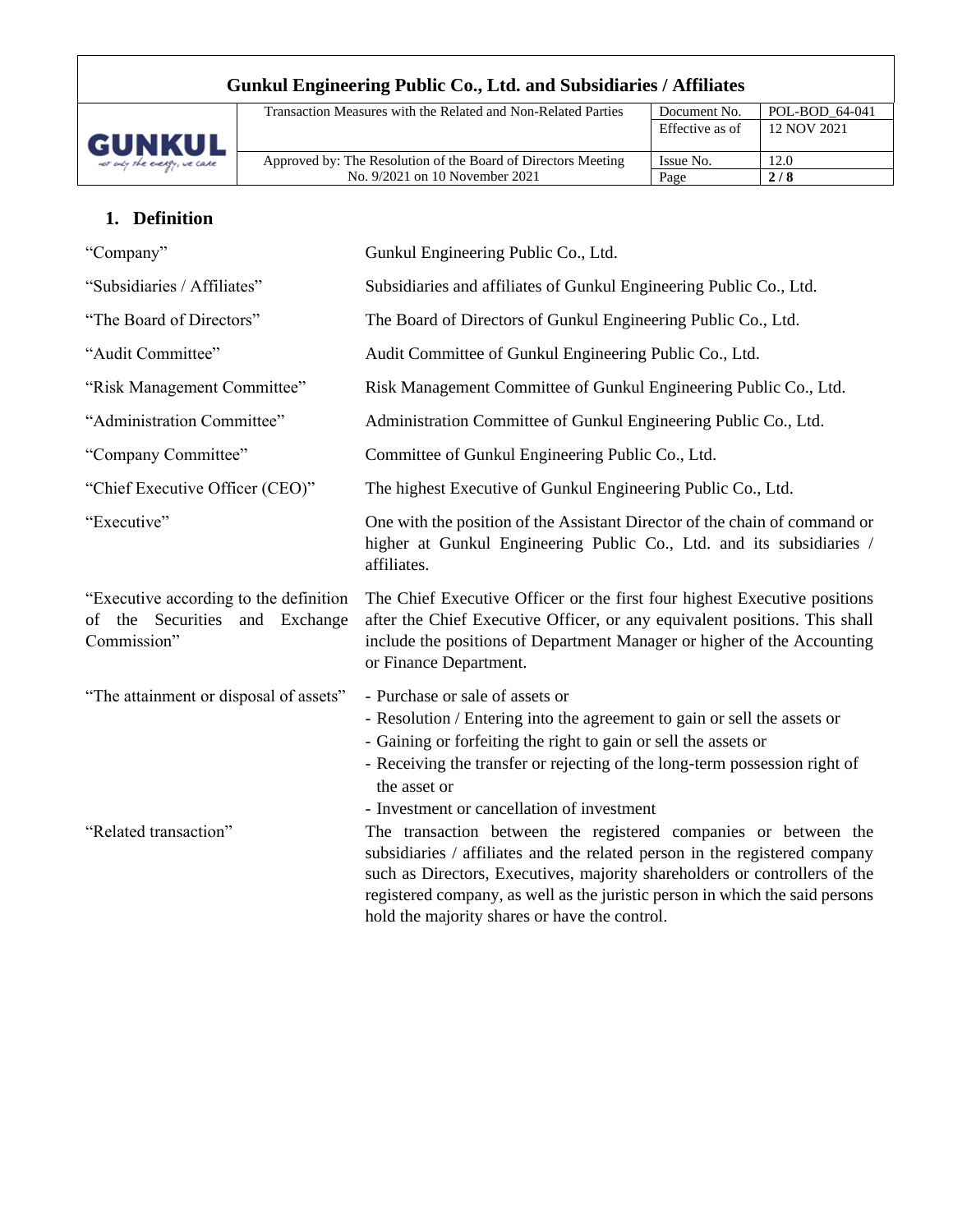|                  | <b>Gunkul Engineering Public Co., Ltd. and Subsidiaries / Affiliates</b>                                                                                                                                                                                           |                                 |                               |
|------------------|--------------------------------------------------------------------------------------------------------------------------------------------------------------------------------------------------------------------------------------------------------------------|---------------------------------|-------------------------------|
|                  | Transaction Measures with the Related and Non-Related Parties                                                                                                                                                                                                      | Document No.<br>Effective as of | POL-BOD_64-041<br>12 NOV 2021 |
|                  | Approved by: The Resolution of the Board of Directors Meeting<br>No. 9/2021 on 10 November 2021                                                                                                                                                                    | Issue No.<br>Page               | 12.0<br>3/8                   |
| interest"        | "Person with the potential conflict of This shall include the followings;                                                                                                                                                                                          |                                 |                               |
|                  | (a) Director or Executive of the securities issuer                                                                                                                                                                                                                 |                                 |                               |
|                  | (b) Majority shareholder of the securities issuer                                                                                                                                                                                                                  |                                 |                               |
|                  | (c) Controller of the securities issuer                                                                                                                                                                                                                            |                                 |                               |
|                  | (d) Person in relation to the persons under items (a), (b) or (c) through<br>the biological relation, marriage relation or the legal registration.<br>This shall include parents, spouse, siblings, children or children's<br>spouses.                             |                                 |                               |
|                  | (e) Any juristic person in which the persons under items (a), (b) or (c)<br>hold the shares, have the control or have any direct or indirect<br>significant interests.                                                                                             |                                 |                               |
| "Related person" | Person or partnership in relation to the above-mentioned persons through<br>the following forms of relationship;                                                                                                                                                   |                                 |                               |
|                  | (a) Spouse of the said person                                                                                                                                                                                                                                      |                                 |                               |
|                  | (b) Underage child of the said person                                                                                                                                                                                                                              |                                 |                               |
|                  | (c) Ordinary partnership of which the said person or person under<br>items (a) or (b) is a partner                                                                                                                                                                 |                                 |                               |
|                  | (d) Limited partnership in which the said person or person under items<br>(a) or (b) is a partner of unlimited or limited liability whose total<br>shares exceed 30% of all shares of the limited partnership.                                                     |                                 |                               |
|                  | (e) Limited company or public limited company in which the said<br>person or person under items (a) or (b) or partnership under items<br>(c) or (d) holds the total shares exceeding 30% of all paid-up shares<br>of the company or                                |                                 |                               |
|                  | (f) Limited company or public limited company in which the said<br>person or person under items (a) or (b) or partnership under items<br>(c) or (d) or limited company under item (e) holds the total shares<br>exceeding 30% of all paid-up shares of the company |                                 |                               |

(g) Juristic person in which the said person has the management authority as a representative of the juristic person.

"Majority shareholder" Shareholder who holds more than 10% of shares with voting right of the Company. The calculation shall include the shares held by the related person.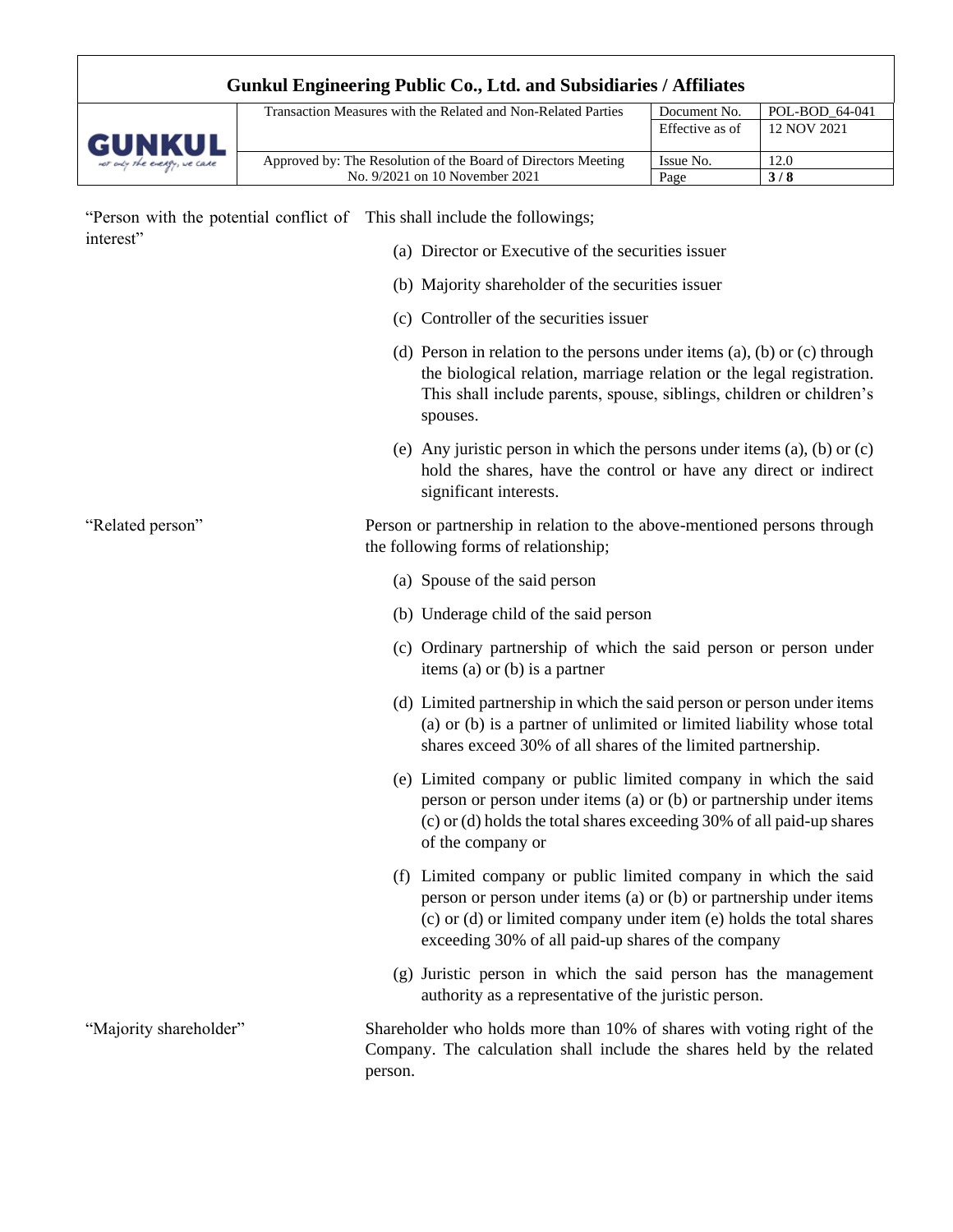

| Transaction Measures with the Related and Non-Related Parties | Document No.    | POL-BOD 64-041 |
|---------------------------------------------------------------|-----------------|----------------|
|                                                               | Effective as of | 12 NOV 2021    |
|                                                               |                 |                |
| Approved by: The Resolution of the Board of Directors Meeting | Issue No.       | 12.0           |
| No. 9/2021 on 10 November 2021                                | Page            | 4/8            |

| "Regular business"              | The regular transaction which the registered company or its subsidiaries / affiliates pursue<br>as normal to operate the business, for example selling the products, purchasing the<br>materials or rendering the service. This shall include the transactions of the financial<br>institution which gain the permission from the supervising agency. It is the transaction<br>which the Company has to pursue to operate its business. If the Company does not carry<br>out this transaction with the related person, it has to do it with another person anyway.<br>Therefore, |
|---------------------------------|----------------------------------------------------------------------------------------------------------------------------------------------------------------------------------------------------------------------------------------------------------------------------------------------------------------------------------------------------------------------------------------------------------------------------------------------------------------------------------------------------------------------------------------------------------------------------------|
|                                 | If it is the transaction with the regular trade conditions, the Management can<br>carry it out by itself, by which the Board of Directors has already approved such<br>performance or the transaction shall be in compliance with the principles<br>approved by the Board of Directors according to the definition stated in Section<br>89/12 of the Securities and Exchange Act.                                                                                                                                                                                                |
|                                 | If it is the transaction with the irregular trade conditions, it shall be conducted in<br>compliance with the principles prescribed by the Securities and Exchange<br>Commission and the Stock Exchange of Thailand.                                                                                                                                                                                                                                                                                                                                                             |
| "Regular trade conditions"      | The trade condition with the fair price and condition which do not cause any transfer of<br>benefit. This shall include the trade condition with price and condition as follows;                                                                                                                                                                                                                                                                                                                                                                                                 |
|                                 | Price and condition which the registered company or its subsidiaries / affiliates<br>$\qquad \qquad -$<br>receive or offer to the natural person.                                                                                                                                                                                                                                                                                                                                                                                                                                |
|                                 | Price and condition which the related person offers to the natural person.                                                                                                                                                                                                                                                                                                                                                                                                                                                                                                       |
|                                 | Price and condition which the registered company can prove that it operates the<br>business in the same way it does to the natural person.                                                                                                                                                                                                                                                                                                                                                                                                                                       |
| "Regular business<br>promotion" | The transaction which the company of the same business and the registered company or<br>its subsidiaries / affiliates often conduct to promote its regular business, such as<br>employment of product transportation, employment of advertisement, employment of<br>administration or technical assistance, etc. In this regard,                                                                                                                                                                                                                                                 |
|                                 | If it is the transaction with the regular trade conditions, the Management can<br>carry it out by itself, by which the Board of Directors has already approved the<br>performance or the trade shall be in compliance with the principles approved by<br>the Board of Directors according to the definition stated in Section 89/12 of the<br>Securities and Exchange Act, as the transaction shall be deemed as similar to the<br>transaction with the outsider.                                                                                                                |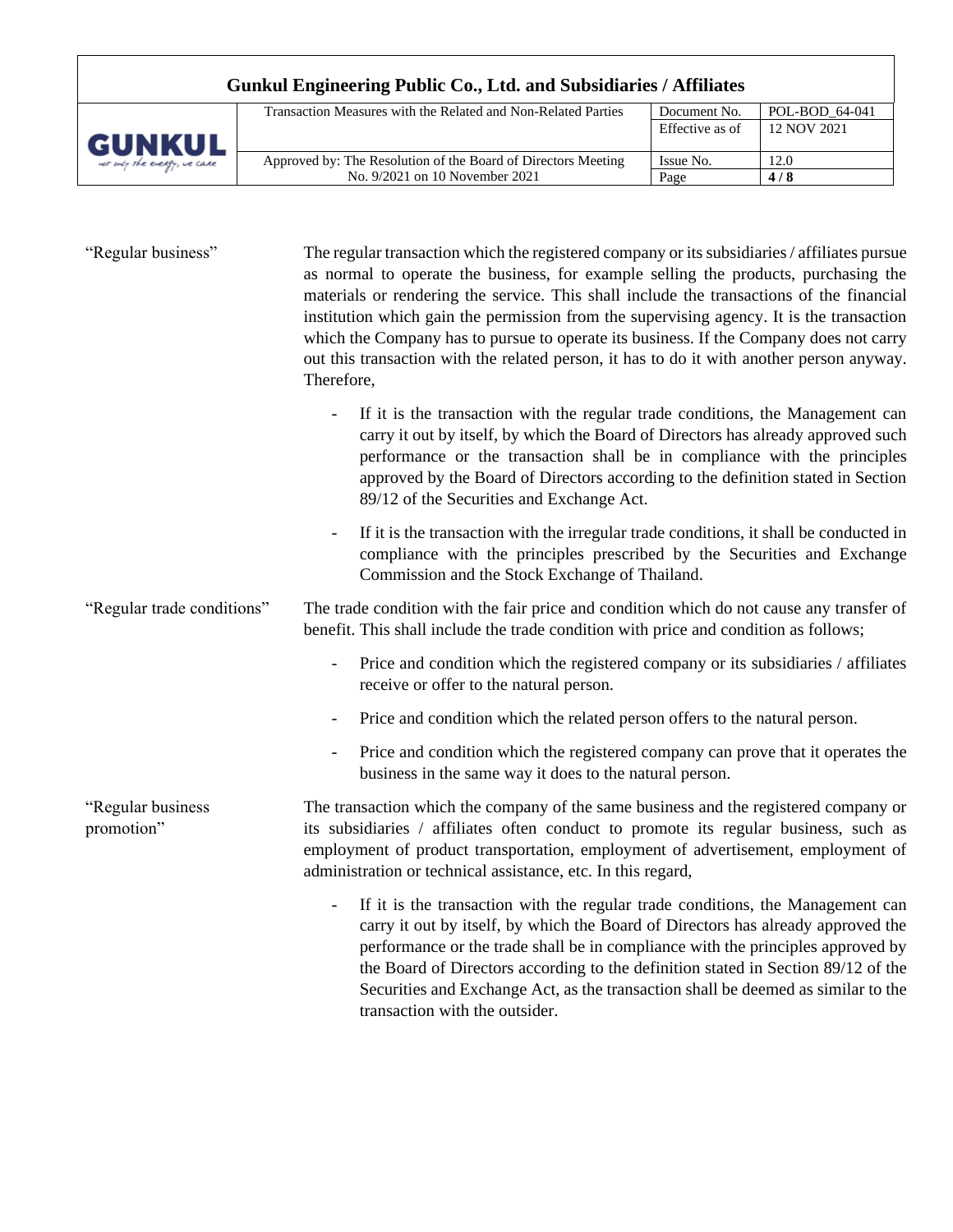|                                                         | Transaction Measures with the Related and Non-Related Parties                                                                                                                                                                                                                                                                                                                                                                                                                       | Document No.<br>Effective as of | POL-BOD_64-041<br>12 NOV 2021 |
|---------------------------------------------------------|-------------------------------------------------------------------------------------------------------------------------------------------------------------------------------------------------------------------------------------------------------------------------------------------------------------------------------------------------------------------------------------------------------------------------------------------------------------------------------------|---------------------------------|-------------------------------|
|                                                         | Approved by: The Resolution of the Board of Directors Meeting                                                                                                                                                                                                                                                                                                                                                                                                                       | Issue No.                       | 12.0                          |
|                                                         | No. 9/2021 on 10 November 2021                                                                                                                                                                                                                                                                                                                                                                                                                                                      | Page                            | 5/8                           |
|                                                         | If it is the transaction with the irregular trade conditions, it shall be<br>conducted in compliance with the principles prescribed by the<br>Securities and Exchange Commission and the Stock Exchange of<br>Thailand.                                                                                                                                                                                                                                                             |                                 |                               |
| "Short-term rent or lease of the<br>immovable property" | The rent or lease of the immovable property of not more than 3 years without<br>the regular trade condition such as rent of the building office or factory, etc.                                                                                                                                                                                                                                                                                                                    |                                 |                               |
| "Financial assistance"                                  | The financial assistance can be categorized into 2 types;                                                                                                                                                                                                                                                                                                                                                                                                                           |                                 |                               |
|                                                         | 1) The reception or offer of the financial assistance which the registered<br>company or its subsidiaries / affiliates carry out with the related<br>company which holds less or equal shares to the shares of the<br>registered company or its subsidiaries / affiliates.                                                                                                                                                                                                          |                                 |                               |
|                                                         | 2) The offer of the financial assistance which the registered company or<br>its subsidiaries / affiliates carry out with the related person which is<br>not a juristic person or other company in which the related person<br>holds more shares than the shares of the registered company and its<br>subsidiaries / affiliates.                                                                                                                                                     |                                 |                               |
|                                                         | The performance shall be in compliance with the principles prescribed<br>by the Securities and Exchange Commission and the Stock Exchange of<br>Thailand.                                                                                                                                                                                                                                                                                                                           |                                 |                               |
|                                                         | If the registered company or its subsidiaries / affiliates and the related<br>person collectively offer the financial assistance to the juristic person in<br>which the registered company or its subsidiaries / affiliates and the<br>related person hold the shares in accordance with its interest proportion<br>in such juristic person under the regular trade condition or better, the<br>registered company shall not need the approval from the Meeting of<br>Shareholders. |                                 |                               |

| Transaction related to assets or |  |  | Gain or disposal of assets, rights, offer or reception of service. |
|----------------------------------|--|--|--------------------------------------------------------------------|
| services                         |  |  |                                                                    |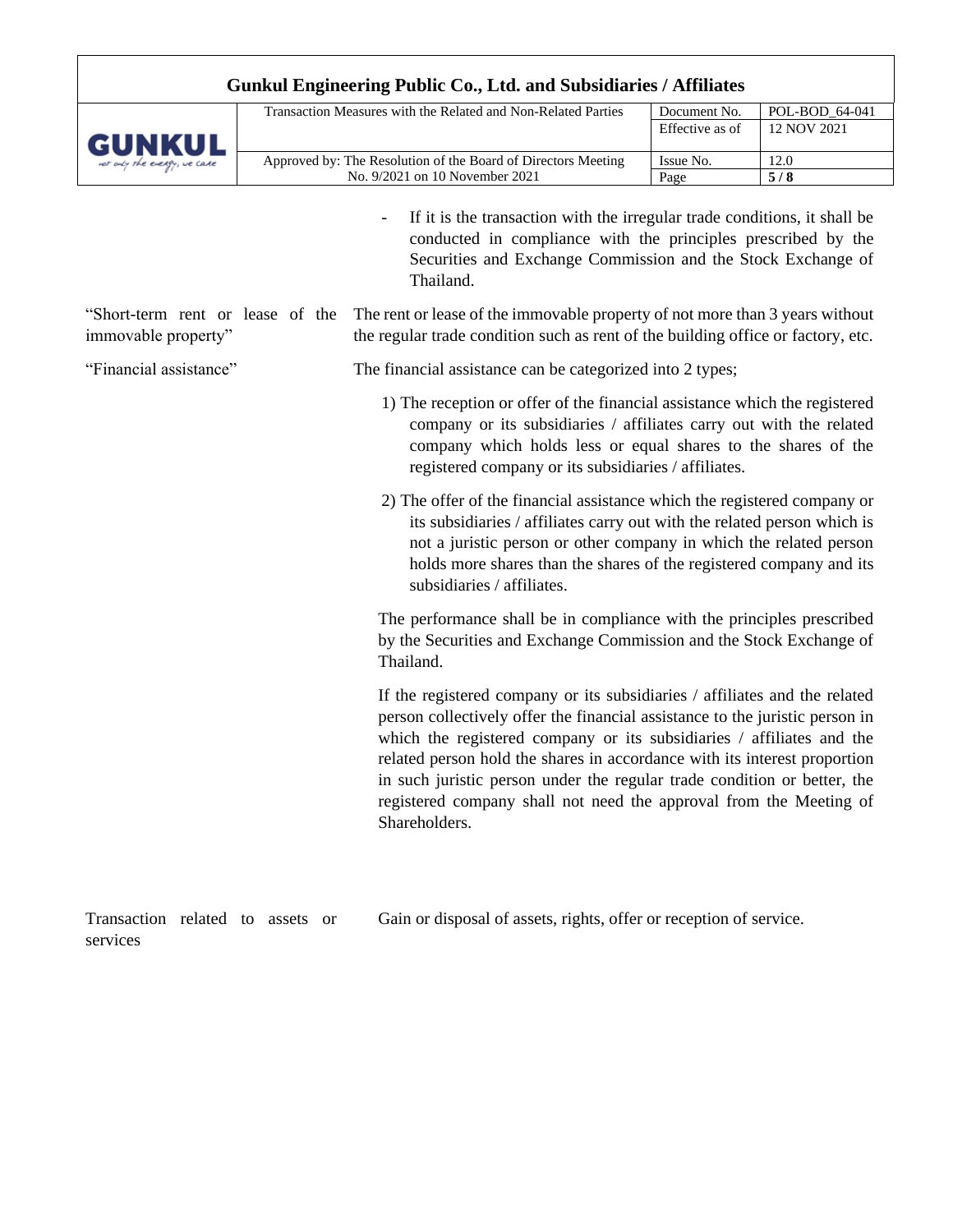| Transaction Measures with the Related and Non-Related Parties | Document No.    | POL-BOD 64-041 |
|---------------------------------------------------------------|-----------------|----------------|
|                                                               | Effective as of | 12 NOV 2021    |
|                                                               |                 |                |
| Approved by: The Resolution of the Board of Directors Meeting | Issue No.       | 12.0           |
| No. 9/2021 on 10 November 2021                                | Page            | 6/8            |

#### **2. Objectives**

The policy of "Transaction measures with the related and non-related persons and table of approval authority" is prepared to serve as an operational framework and guideline regarding the approval authority in the organization. It indicates 2 types of the authority which are the transaction with the related and non-related persons, so that the internal management shall be transparent under the clear operational framework.

#### **3. Transaction measures with the non-related persons**

The Board of Directors has the authority to approve the purchase/ sale/ transfer of assets (acquisition or disposition) trading of goods/ raw materials and services for normal business operations for entering into commercial commitments and entering into loan agreements/ guarantees and financial commitments with non-related persons in order to serve as a framework for action within the organization.

#### **4. Transaction measures with the related persons**

In case of a transaction with a person which may cause the conflict of interest, the Board of Directors has set up the policy to ensure the transparency and justice equally for all shareholders based on the following principles;

- The transaction shall gain the approval from the Directors and Executives with the careful, honest and transparent consideration, by which the interested person does not participate in the decision.
- The transaction is conducted with consideration of the Company's benefits like the transaction with the outsider.
- The Company establishes the monitoring and following-up system to ensure that the transaction is in compliance with the process.
- The transaction information is disclosed completely and correctly in the proper time.

The Company's policy on the transaction categorizes the transactions as follows;

The regular business and regular business promotion between the Company and its subsidiaries / affiliates and Directors, Executives or the related person which gains the approval in principles from the Board of Directors shall be conducted by the Management, if the transaction has the trade agreement in the manner that the respectable person would agree with his counterpart in the same situation with the trade bargain leverage not influenced by the fact that he is the Director, Executive or the related person. The authorization authority for such transactions will be used as a framework for action within the organization.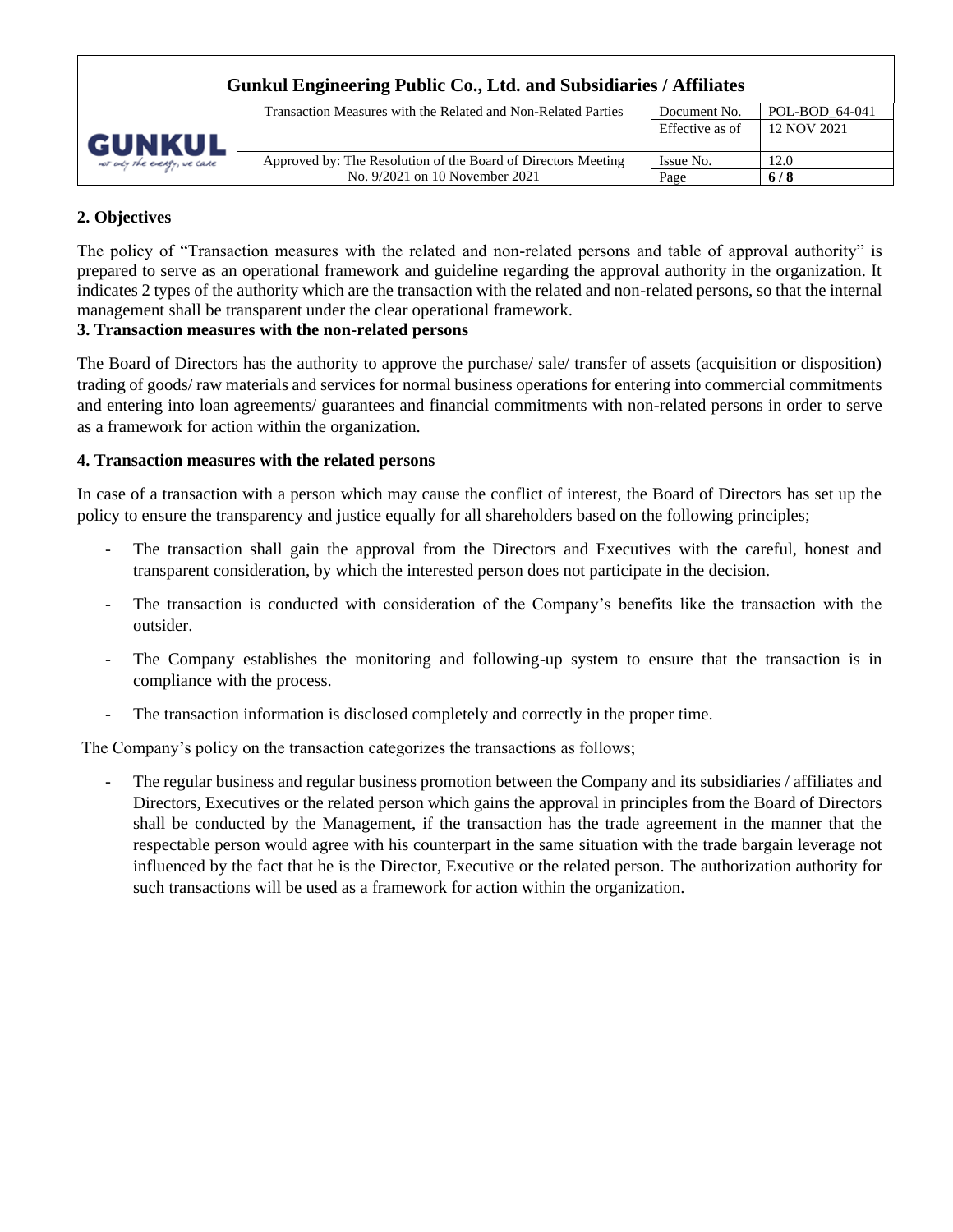| JNKUL                  | Transaction Measures with the Related and Non-Related Parties | Document No.<br>Effective as of | POL-BOD 64-041<br>12 NOV 2021 |
|------------------------|---------------------------------------------------------------|---------------------------------|-------------------------------|
| су тће енелду, ие сале | Approved by: The Resolution of the Board of Directors Meeting | Issue No.                       | 12.0                          |
|                        | No. 9/2021 on 10 November 2021                                | Page                            | 7/8                           |

The Company shall make the transaction summary report to propose in the meeting of the Audit Committee and the meeting of the Board of Directors every quarter.

Gl

- Other transactions aside from the above-mentioned regular business and regular business promotion such as the short-term rent or lease of immovable property, transaction in relation to the asset or service (for example the investment or sale of the financial investment in the business) or the offer or reception of the financial assistance.

The Company's policy specifies the approval authority in compliance with the principle of Stock Exchange of Thailand in order to serve as a framework for action within the organization.

The Company shall make the transaction summary report to propose in the meeting of the Audit Committee and the meeting of the Board of Directors every quarter.

The Board of Directors shall comply with the Securities and Exchange Act B.E. 2535, regulations, notifications, orders or requirements of Stock Exchange of Thailand. Additionally, it shall comply with regulations regarding the related transaction and the gain / disposal of the key assets of the Company or its subsidiaries / affiliates, so that the transaction does not bring about the conflict of interest and cause the utmost benefits for all shareholders. In this regard, the Company shall disclose the details of transactions in the annual information declaration (Form 56-1), the Company's annual report and the notes to financial statement which shall be audited by the Company's auditors.